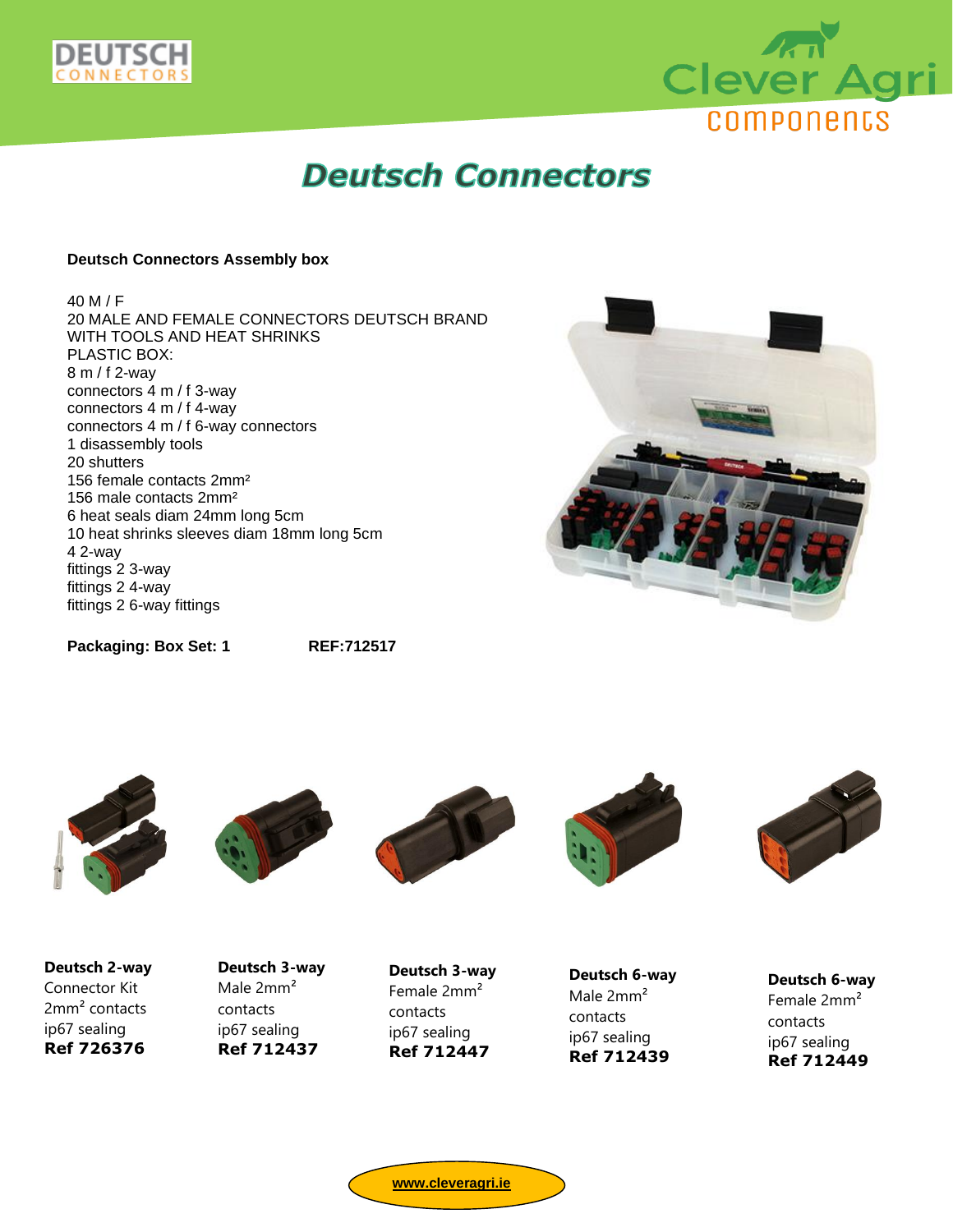





| <b>MALE PINS</b> |                  |  |
|------------------|------------------|--|
| <b>Ref</b>       | <b>Section</b>   |  |
| 712456           | 1mm <sup>2</sup> |  |
| 712474           | 2mm <sup>2</sup> |  |
| 712472           | 3mm <sup>2</sup> |  |



| <b>MÂLES DTP06</b> |            |  |
|--------------------|------------|--|
| Ref                | Nb of pins |  |
| 712432             |            |  |
| 712433             |            |  |

| 712471 | 3mm <sup>2</sup> |
|--------|------------------|
|        |                  |
|        |                  |

**FEMALE PINS Ref Section 712455 1mm²**

**712473 2mm²**

| <b>FEMELE DTP04</b> |            |  |
|---------------------|------------|--|
| <b>Ref</b>          | Nb of pins |  |
| 712435              | 2          |  |
| 712435              |            |  |



# **DEUTSCH FEMALE CONNECTOR KIT**

**CONTACTS FOR DEUTSCH CONNECTORS**

SOLD WITH CONTACTS 3MM2 MAX AND CONTACTS 2MM2 MAX

**Ref.: 712460**

# **Deutsch Male Connector Kit**

- $\bullet$  HDP 26 24 19 WAYS
- SPECIAL PULVE
- SOLD WITH BAGS CONTACTS 3MM2 MAXI AND CONTACTS 2MM2 MAXI **REF: 712461**



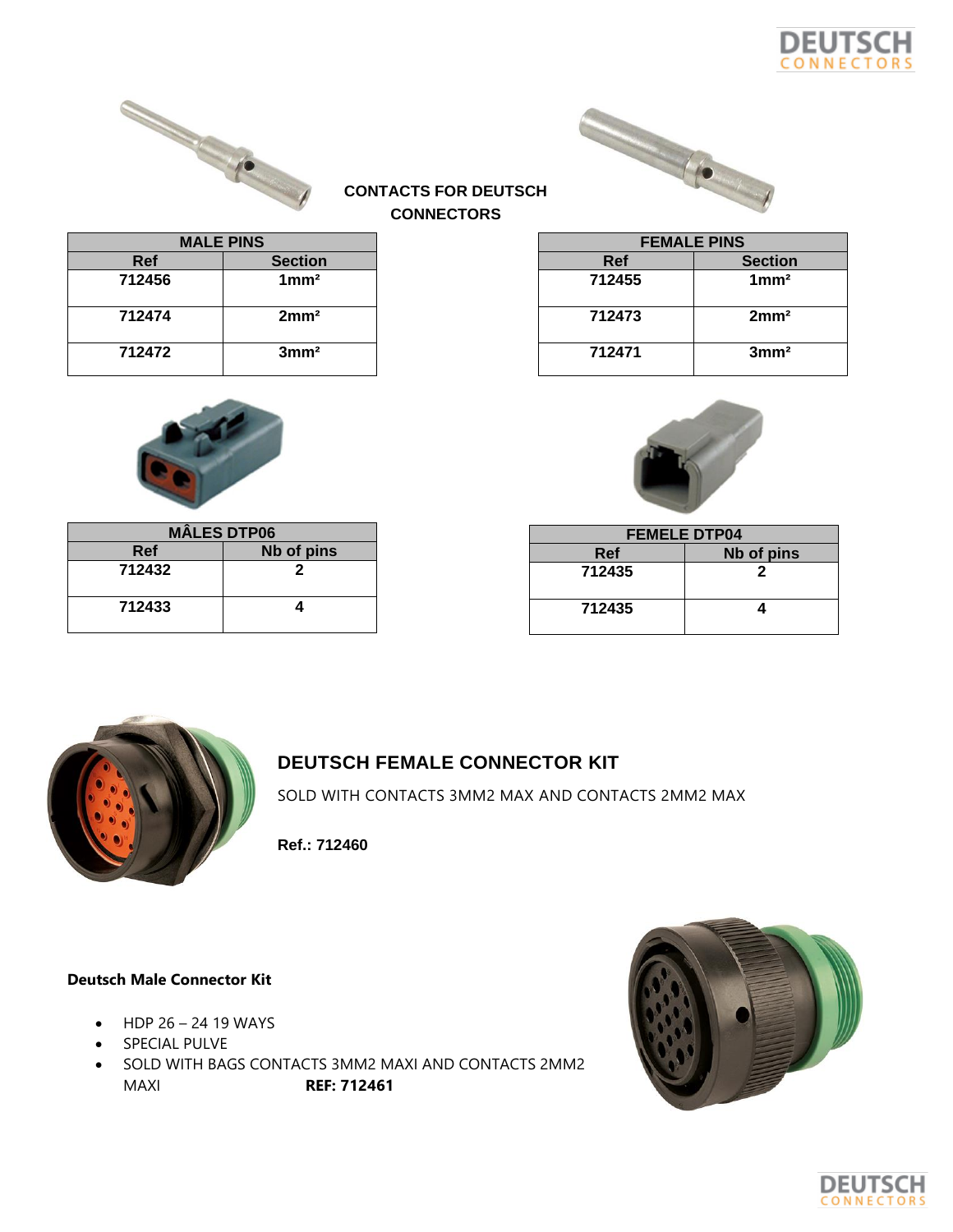



**DISASSEMBLY TOOL P / DEUTSCH DT CONNECTOR** COMPATIBLE WITH ALL DT CONNECTORS

**REF 712459**

**CRIMPING PLIERS 20/16/12**

FROM 0.5 TO 3MM² **REF: 743971**



# **OBTURAT.CONNECT DEUTSCH DT-HDP-HD**

IN SACHET OF 20 PIECES wire section max 3mm2 Used to close unused contacts, Suitable for DT, HD and HDP connectors **REF: 712454**

**SINGLE JUNCTION KIT + CONTACT M / F**

**REF: 712467 MAX 2MM² REF: 712468 MAX 3MM²**